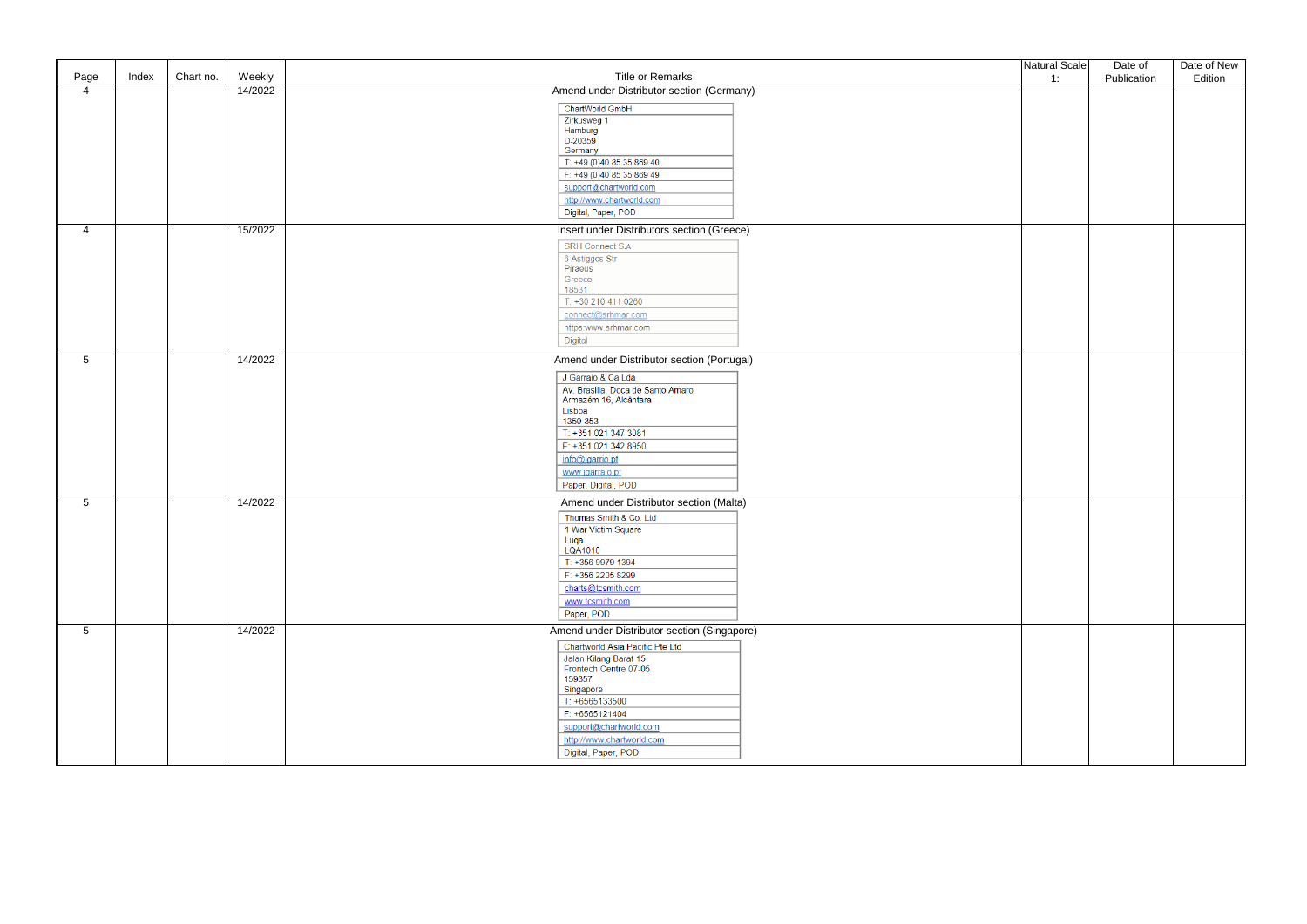|                 |                |           |         |                                                    | Natural Scale | Date of     | Date of New |
|-----------------|----------------|-----------|---------|----------------------------------------------------|---------------|-------------|-------------|
| Page            | Index          | Chart no. | Weekly  | <b>Title or Remarks</b>                            | 1:            | Publication | Edition     |
| $5\phantom{.0}$ |                |           | 16/2022 | Amend under Distributor section (Portugal)         |               |             |             |
|                 |                |           |         | J Garraio & Ca Lda                                 |               |             |             |
|                 |                |           |         | Av. Brasilia, Doca de Santo Amaro                  |               |             |             |
|                 |                |           |         | Armazém 16, Alcântara                              |               |             |             |
|                 |                |           |         | Lisboa<br>1350-353                                 |               |             |             |
|                 |                |           |         | T: +351 021 347 3081                               |               |             |             |
|                 |                |           |         | F: +351 021 342 8950                               |               |             |             |
|                 |                |           |         | info@jgarraio.pt                                   |               |             |             |
|                 |                |           |         | www.jgarraio.pt                                    |               |             |             |
|                 |                |           |         | Paper, Digital, POD                                |               |             |             |
| 6               |                |           | 13/2022 | Insert under Distributors section (United Kingdom) |               |             |             |
|                 |                |           |         | <b>Bookharbour Limited</b>                         |               |             |             |
|                 |                |           |         | Unit 7/8 Building 2                                |               |             |             |
|                 |                |           |         | <b>Shamrock Quay</b>                               |               |             |             |
|                 |                |           |         | Lower William Street<br>Southampton                |               |             |             |
|                 |                |           |         | <b>SO14 5QL</b>                                    |               |             |             |
|                 |                |           |         | T: +02381 447830                                   |               |             |             |
|                 |                |           |         | sales@bookharbour.com                              |               |             |             |
|                 |                |           |         | www.bookharbour.com                                |               |             |             |
|                 |                |           |         | Paper, Digital                                     |               |             |             |
| 6               |                |           | 13/2022 | Amend under Distributor section (United Kingdom)   |               |             |             |
|                 |                |           |         | <b>Euronav Limited</b>                             |               |             |             |
|                 |                |           |         | <b>Bayside Business Centre</b>                     |               |             |             |
|                 |                |           |         | Sovereign Business Park                            |               |             |             |
|                 |                |           |         | 48 Willis Way<br>Poole, Dorset                     |               |             |             |
|                 |                |           |         | <b>BH15 3TB</b>                                    |               |             |             |
|                 |                |           |         | T: +44 2392 373 855                                |               |             |             |
|                 |                |           |         | F: +44 2392 325 800                                |               |             |             |
|                 |                |           |         | sales@euronav.co.uk                                |               |             |             |
|                 |                |           |         | www.euronav.co.uk                                  |               |             |             |
|                 |                |           |         | Digital                                            |               |             |             |
| 6               |                |           | 16/2022 | Amend under Distributor section (United Kingdom)   |               |             |             |
|                 |                |           |         | StormGeo Ltd                                       |               |             |             |
|                 |                |           |         | Unit 1206, Aztec West                              |               |             |             |
|                 |                |           |         | <b>Bristol</b><br><b>BS32 4SG</b>                  |               |             |             |
|                 |                |           |         | T: +44 1454 617636                                 |               |             |             |
|                 |                |           |         | uk-nautisk@stormgeo.com                            |               |             |             |
|                 |                |           |         | www.stormgeo.com                                   |               |             |             |
|                 |                |           |         | Paper, Digital, POD                                |               |             |             |
| 11              | <b>NP109A</b>  | 5604_3    | 15/2022 | Amend NE date                                      |               |             | 14/04/2022  |
| 11              | <b>NP109A</b>  | 5604_4    | 15/2022 | Amend NE date                                      |               |             | 14/04/2022  |
| 11              | <b>NP109A</b>  | 5604_5    | 16/2022 | Amend NE date                                      |               |             | 21/04/2022  |
| 11              | <b>NP109A</b>  | 5604_6    | 16/2022 | Amend NE date                                      |               |             | 21/04/2022  |
| 15              | <b>NP109A</b>  | 5606_4    | 13/2022 | Amend NE date                                      |               |             | 31/03/2022  |
| 15              | <b>NP109A</b>  | 5606_5    | 13/2022 | Amend NE date                                      |               |             | 31/03/2022  |
| 15              | <b>NP109A</b>  | 5606_6    | 13/2022 | Amend NE date                                      |               |             | 31/03/2022  |
| 15              | <b>NP109A</b>  | 5617_16   | 13/2022 | Amend NE date                                      |               |             | 31/03/2022  |
| 18              | A1             | 4404      | 16/2022 | Amend NE date                                      |               |             | Apr.22      |
| 24              | B <sub>2</sub> | 536       | 15/2022 | Amend NE date                                      |               |             | Apr.22      |
| 26              | B <sub>3</sub> | 104       | 16/2022 | Amend NE date                                      |               |             | Apr.22      |
| $\overline{26}$ | B3             | 107       | 13/2022 | Amend NE date                                      |               |             | Mar.22      |
| 26              | B <sub>3</sub> | 111       | 16/2022 | Amend NE date                                      |               |             | Apr.22      |
| 26              | B <sub>3</sub> | 160       | 16/2022 | Amend NE date                                      |               |             | Apr.22      |
| 26              | B <sub>3</sub> | 1190      | 13/2022 | Amend NE date                                      |               |             | Mar.22      |
| 26              | B <sub>3</sub> | 1612      | 15/2022 | Amend NE date                                      |               |             | Apr.22      |
|                 |                |           |         |                                                    |               |             |             |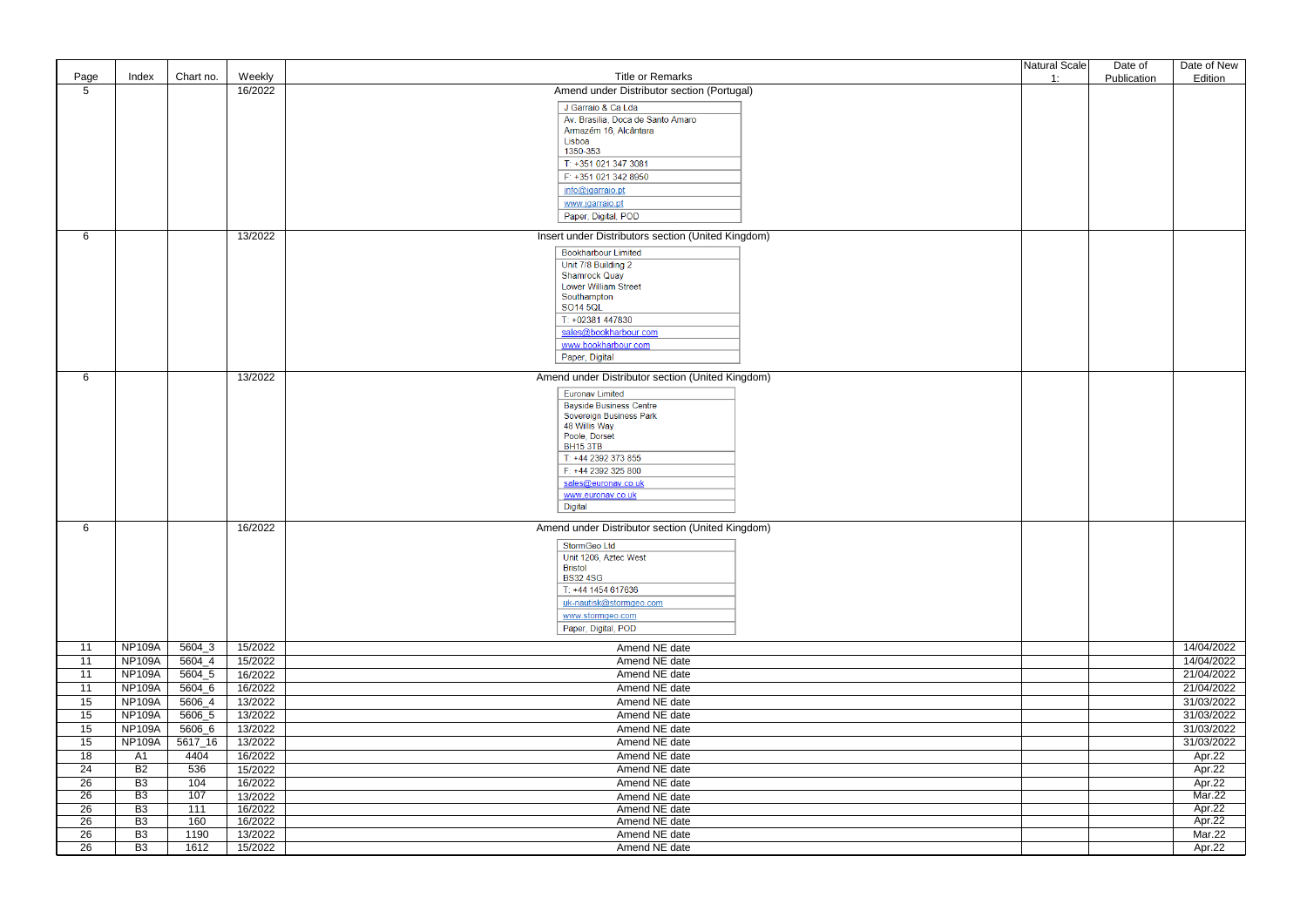|                 |                |                   |         |                                                                                                 | Natural Scale       | Date of     | Date of New   |
|-----------------|----------------|-------------------|---------|-------------------------------------------------------------------------------------------------|---------------------|-------------|---------------|
| Page            | Index          | Chart no.         | Weekly  | <b>Title or Remarks</b>                                                                         | 1:                  | Publication | Edition       |
| 28              | C              | 111               | 16/2022 | Amend NE date                                                                                   |                     |             | Apr.22        |
| 28              | $\mathsf{C}$   | 160               | 16/2022 | Amend NE date                                                                                   |                     |             | Apr.22        |
| 28              | $\mathsf C$    | 1612              | 15/2022 | Amend NE date                                                                                   |                     |             | Apr.22        |
| 30              | C <sub>1</sub> | 2207              | 15/2022 | Amend NE date                                                                                   |                     |             | Apr.22        |
| 30              | C <sub>1</sub> | 2208              | 15/2022 | Amend NE date                                                                                   |                     |             | Apr.22        |
| 32              | D              | 1190              | 13/2022 | Amend NE date                                                                                   |                     |             | Mar.22        |
| 34              | D <sub>1</sub> | 2115              | 13/2022 | Amend NE date                                                                                   |                     |             | Mar.22        |
| 34              | D <sub>1</sub> | <b>DE26</b>       | 14/2022 | Insert NC details (including ARCS and INT symbols) to read: Flensburger Förde (Flensborg Fjord) | 30000               | Apr.22      |               |
| 34              | D <sub>1</sub> | <b>DE26</b>       | 14/2022 | Insert plan to read: Flensburg.                                                                 | 12500               |             |               |
| 34              |                | <b>DE28</b>       |         |                                                                                                 | 30000               |             |               |
|                 | D <sub>1</sub> |                   | 15/2022 | Insert NC details (including ARCS and INT symbols) to read: Kalkgrund to Schleimünde            |                     | Apr.22      |               |
| 36              | D <sub>2</sub> | 2218              | 16/2022 | Amend NE date                                                                                   |                     |             | Apr.22        |
| 36              | D <sub>2</sub> | 2219              | 16/2022 | Amend NE date                                                                                   |                     |             | Apr.22        |
| 36              | D <sub>2</sub> | 3818              | 16/2022 | Amend NE date                                                                                   |                     |             | Apr.22        |
| 40              | E              | 3259              | 13/2022 | Amend NE date                                                                                   |                     |             | Mar.22        |
| 42              | E <sub>1</sub> | 2116              | 13/2022 | Amend NE date                                                                                   |                     |             | Mar.22        |
| 46              |                | 1591              | 14/2022 | Amend NE date                                                                                   |                     |             | Apr.22        |
| 46              |                | 2282              | 13/2022 | Amend NE date                                                                                   |                     |             | Mar.22        |
| 46              | F              | 2284              | 13/2022 | Amend NE date                                                                                   |                     |             | Mar.22        |
| 58              | H1             | 2896              | 14/2022 | Amend NE date                                                                                   |                     |             | Apr.22        |
| 66              | $\vert$ 11     | 918               | 15/2022 | Amend NE date                                                                                   |                     |             | Apr.22        |
| 66              | $\vert$ 11     | 3921              | 13/2022 | Amend NE date                                                                                   |                     |             | Mar.22        |
| 66              | $\vert$ 11     | 3945              | 13/2022 | Amend NE date                                                                                   |                     |             | Mar.22        |
| 68              | 12             | 986               | 14/2022 | Amend NE date                                                                                   |                     |             | Apr.22        |
| 72              | J <sub>1</sub> | 918               | 15/2022 | Amend NE date                                                                                   |                     |             | Apr.22        |
| 76              | J3             | 1968              | 15/2022 | Amend NE date                                                                                   |                     |             | Apr.22        |
| 76              | J3             | 3938              |         |                                                                                                 |                     |             | <b>Mar.22</b> |
|                 |                |                   | 13/2022 | Insert NE date                                                                                  |                     |             |               |
| 78              | J <sub>4</sub> | 343               | 1620/22 | Amend NE date                                                                                   |                     |             | Apr.22        |
| 78              | J <sub>4</sub> | 349<br>1557       | 16/2022 | Amend NE date                                                                                   |                     |             | Apr.22        |
| 78              | J <sub>4</sub> |                   | 14/2022 | Amend NE date                                                                                   |                     |             | Apr.22        |
| 78              | J <sub>4</sub> | 1968              | 15/2022 | Amend NE date                                                                                   |                     |             | Apr.22        |
| 78              | J4             | 4127              | 13/2022 | Amend NE date                                                                                   |                     |             | Mar.22        |
| 80              | K              | 1968              | 15/2022 | Amend NE date                                                                                   |                     |             | Apr.22        |
| 82              | K <sub>1</sub> | 1316              | 16/2022 | Amend NE date                                                                                   |                     |             | Apr.22        |
| 92              | M <sub>2</sub> | <b>AUS117</b>     | 13/2022 | Amend NE date                                                                                   |                     |             | Mar.22        |
| $9\overline{2}$ | M <sub>2</sub> | <b>AUS780</b>     | 15/2022 | Insert NE date                                                                                  |                     |             | Apr.22        |
| 106             | P <sub>1</sub> | TO <sub>502</sub> | 13/2022 | Insert NC details (including ARCS symbol) to read: Approaches to Nuku'AlofaHarbour              | $\overline{30,000}$ | Mar.22      |               |
| 106             | P <sub>1</sub> | <b>WS312</b>      | 13/2022 | Insert NC details (including ARCS symbol) to read: Apia Harbour                                 | 7,500               | Mar.22      |               |
| 106             | Index          | <b>WS312</b>      | 13/2022 | Insert in numerical order (including ARCS symbol): WS312 against page 106                       |                     |             |               |
| 114             | S.             | 510               | 14/2022 | Amend NE date                                                                                   |                     |             | Apr.22        |
| 118             | S <sub>2</sub> | 29                | 16/2022 | Amend NE date                                                                                   |                     |             | Apr.22        |
| 118             | S <sub>2</sub> | 2002              | 16/2022 | Amend NE date                                                                                   |                     |             | Apr.22        |
| 124             | T1             | 783               | 13/2022 | Insert NC details (including ARCS symbol) to read: Curaçao SintAnnabaai and Schottegat          | 10,000              | Mar.22      |               |
| 124             | T <sub>1</sub> | 783               | 13/2022 | Insert plan to read: Caracasbaai, Spaanse Water and Fuikbaai                                    | 15,000              |             |               |
|                 | T <sub>1</sub> |                   |         | Delete all details                                                                              |                     |             |               |
| 124             |                | 1412              | 13/2022 |                                                                                                 |                     |             |               |
| 128             | T <sub>3</sub> | 1276              | 15/2022 | Amend NE date                                                                                   |                     |             | Apr.22        |
| 130             | U              | 4748              | 16/2022 | Insert NE date                                                                                  |                     |             | Apr.22        |
| 142             | 4A             | 5126(1)           | 13/2022 | Amend NE date                                                                                   |                     |             | 31/03/2022    |
| 142             | 4A             | 5126(10)          | 13/2022 | Amend NE date                                                                                   |                     |             | 31/03/2022    |
| 142             | 4A             | 5126(11)          | 13/2022 | Amend NE date                                                                                   |                     |             | 31/03/2022    |
| 142             | 4A             | 5126(12)          | 13/2022 | Amend NE date                                                                                   |                     |             | 31/03/2022    |
| 142             | 4A             | 5126(2)           | 13/2022 | Amend NE date                                                                                   |                     |             | 31/03/2022    |
| 142             | 4A             | 5126(3)           | 13/2022 | Amend NE date                                                                                   |                     |             | 31/03/2022    |
| 142             | 4A             | 5126(4)           | 13/2022 | Amend NE date                                                                                   |                     |             | 31/03/2022    |
| 142             | 4A             | 5126(5)           | 13/2022 | Amend NE date                                                                                   |                     |             | 31/03/2022    |
| 142             | 4A             | 5126(6)           | 13/2022 | Amend NE date                                                                                   |                     |             | 31/03/2022    |
| 142             | 4A             | 5126(7)           | 13/2022 | Amend NE date                                                                                   |                     |             | 31/03/2022    |
| 142             | 4A             | 5126(8)           | 13/2022 | Amend NE date                                                                                   |                     |             | 31/03/2022    |
|                 |                |                   |         |                                                                                                 |                     |             |               |